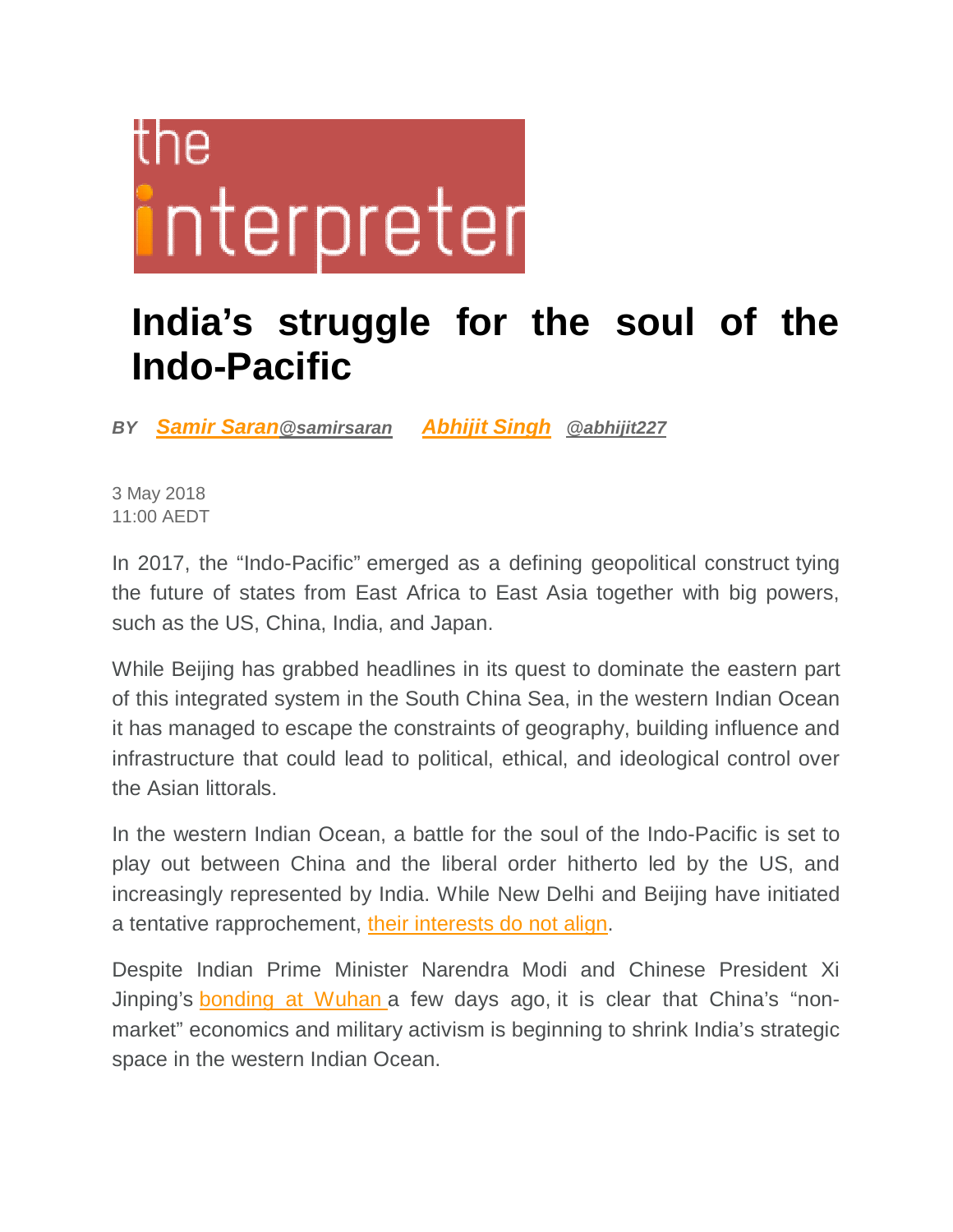Last month, the Maldives returned a gift helicopter to India, signalling a drift away from New Delhi and into Beijing's embrace. Seychelles has failed to ratify an agreement with India on the construction of a military facility at Assumption Island, only weeks after Indian Foreign Secretary Subramanya Jaishankar signed a revised pact for its development, including the construction of an airstrip and a jetty for the Seychelles Coast Guard and Indian Navy. And Sri Lanka is handcuffed in a perverse relationship with the Middle Kingdom.

Yet with limited means and an economy less than a fifth the size of China's, Delhi is displaying the gumption to fight back. President Ram Nath Kovind's visit to Mauritius and Madagascar last month was perhaps evidence of India's response to China's challenge in the East African and West Asian littorals.

During a soft-power tour to boost India's ties with Africa, Kovind committed a \$100 million line of credit for defence procurement by Mauritius. Besides offering a multipurpose offshore patrol vessel, New Delhi also promised enhanced cooperation with the Mauritian Coast Guard, even expanding India's constabulary presence in the nation's exclusive economic zone.

India's priority in Mauritius is developing a new airstrip and jetty facilities on the islands of Agaléga, presumably for future use by the Indian Navy, which is set to assist in the installation of state-of-the-art telecommunications equipment.

In Madagascar, Kovind promised greater cooperation in the "blue economy" domain, including the promotion of sustainable fisheries, maritime connectivity, marine resource management, ecotourism, and pollution control. Recognising India's role in preserving regional peace and stability, Madagascar sought greater cooperation with the Indian Coast Guard and Navy.

Meanwhile, the maritime partnership with Mozambique remains in robust health. In February, New Delhi agreed to increase the training of military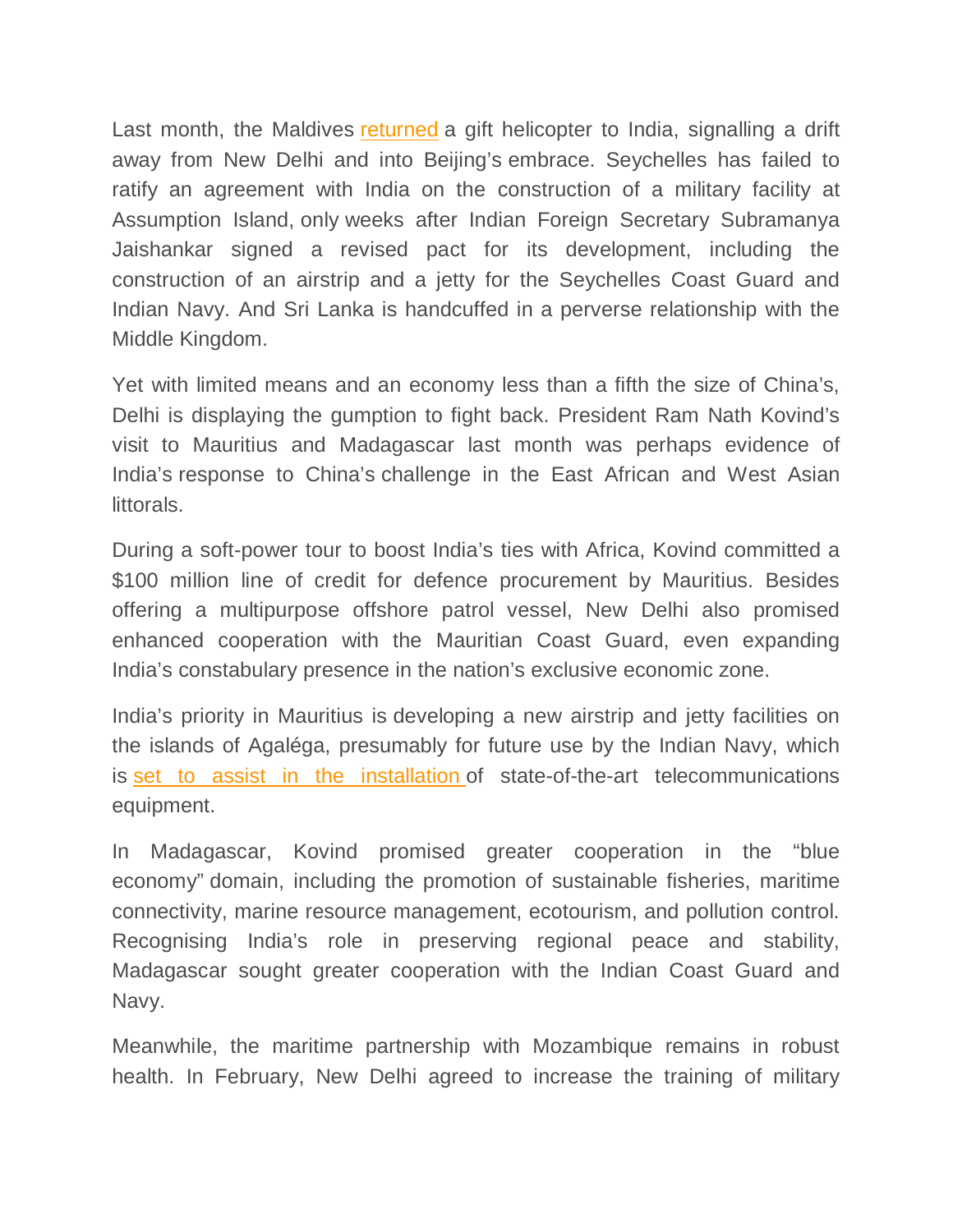personnel and upgrade defence equipment and infrastructure, including medical facilities and hydrographic surveying of Mozambique waters.

The Indian Navy, which provided waterfront security during the African Union Summit in 2003 and the World Economic Forum meeting in 2004, considers Mozambique an indispensable strategic partner. In 2015, India even resurrected a dormant joint-defence working group with Maputo, expanding training and capacity-building aid to Mozambique's intelligence service.

Many see the blossoming of Indo-French maritime ties as the proverbial "game-changer" in New Delhi's expanding Indian Ocean diplomacy. Paris, which signed a logistical agreement with India in March, has significant military presence in the western Indian Ocean. This pact, signed during President Emmanuel Macron's visit to India last month, promises access to French bases in Réunion Island, not far from the Mozambique Channel, and also at Djibouti, where China inaugurated a logistical outpost last year.

New Delhi wouldn't be averse to the idea of military presence in East Africa if Japan allowed Indian troops to use its facility at Djibouti, the first overseas Japanese military base since the Second World War. Japanese hardware and Indian human resources would be a formidable combination and fitting complement to the Asia–Africa Growth Corridor being pursued by both countries.

Another encouraging development is New Delhi's decision to post a defence attaché to the US military's Central Command Headquarters in Bahrain. With an area of responsibility extending up to the Red Sea, Gulf of Oman, Persian Gulf, and Arabian Sea, Central Command exerts authority over naval operations in Afghanistan, Pakistan, and the oil-rich Gulf countries. It is also the lead player in anti-piracy and counterterrorist operations in the West Asian littorals.

If India's new defence attaché in Bahrain facilitates better coordination and logistical support, the Indian and US navies could finally have a functional partnership in the western Indian Ocean.